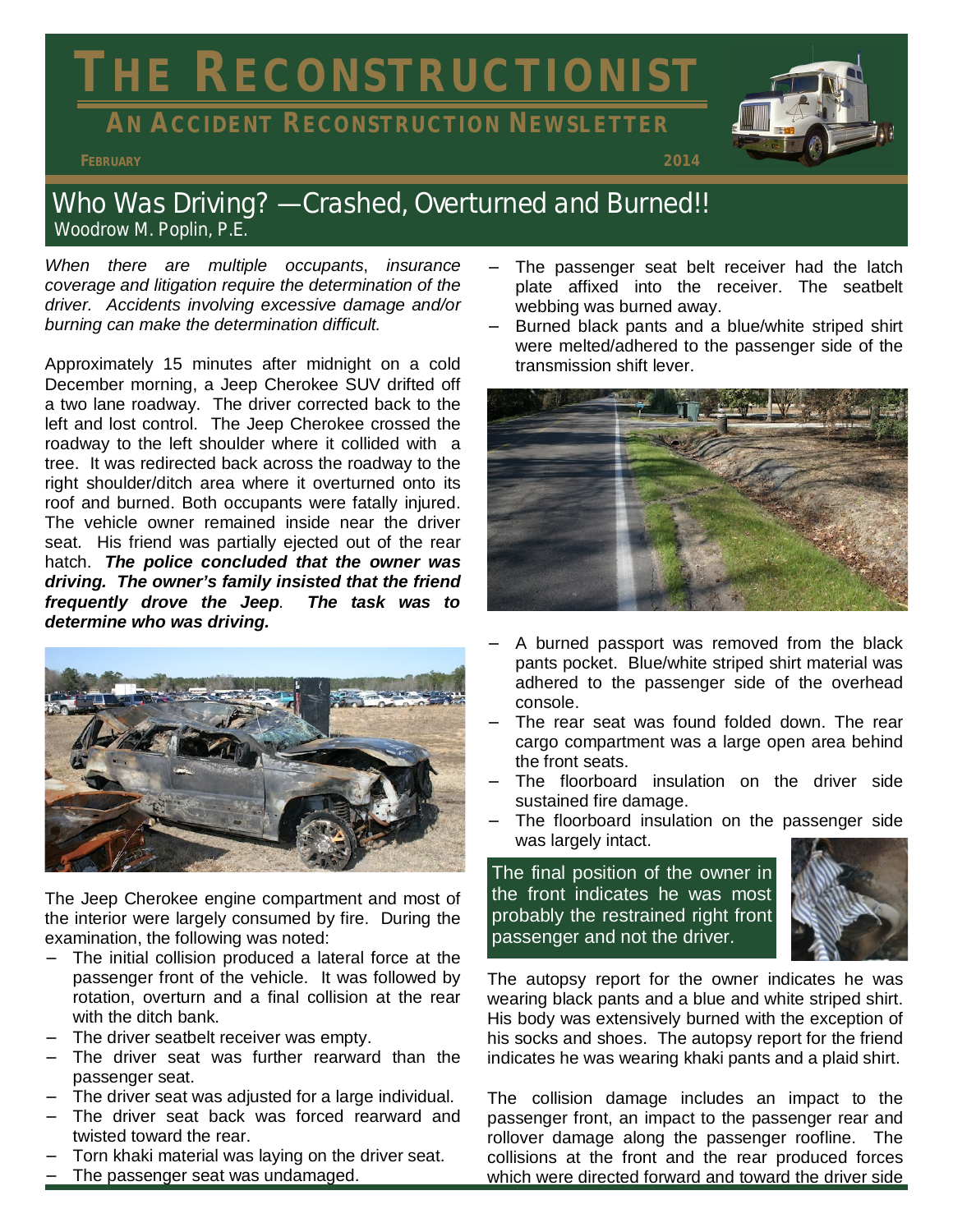of the vehicle. **Occupant motion relative to the vehicle is opposite the direction of the collision forces.** Therefore, free motion of the occupants would be toward the right side and toward the rear of the vehicle. Additionally, under the same collision forces, the heavier individual would produce a larger loading on the vehicle's interior components. Restriction of occupant motion would come from contact with the seats, the sides of the vehicle, the rear of the vehicle and the restraint systems.

The condition of the seat belt at the driver's seated position indicates that it was most probably not in use. In addition, the seat is partially twisted and forced to the rear consistent with movement of the driver toward the rear of the vehicle.

The passenger seat is comparatively intact and there are indications that the restraint system was in use. The passenger would therefore have been restrained to the passenger seat. Movement of the passenger from the front of the vehicle would not be expected.

The vehicle came to rest upside down. It is likely that the passenger remained belted in position until the fire had consumed the seat belt thereby releasing him. The burn patterns suggest that the passenger side was elevated somewhat over the driver side because of the ditch bank. As the fire consumed the passenger side restraint, the passenger was released. At that point, the passenger would have fallen in the vehicle to a position against the roof toward the driver side. This is the reported position of the owner.

The dynamic motion of the vehicle suggests that the



unrestrained driver would have been propelled toward the rear of the vehicle. Evidence of the rearward movement is found in the damage pattern of the driver seat. With the rear seat folded down, an empty cargo compartment and the vehicle upside down, the driver could readily move rearward to the rear hatch. The final positions of the occupants are therefore consistent with the owner as the passenger and the friend as the driver of the Jeep Cherokee.



#### **CONCLUSIONS**

- 1. The accident was initiated when the Jeep Cherokee traveled off the roadway to the right. The driver apparently lost control as the vehicle overcorrected to the left. The Jeep Cherokee sustained a lateral collision at the passenger front with a tree on the south side of the roadway. A second collision at the passenger rear occurred as it traveled to rest. The Jeep Cherokee overturned and came to rest upside down. Both occupants were fatally injured by the accident and the resulting fire.
- 2. The collision forces would have caused an unrestrained occupant to travel toward the right and toward the rear of the vehicle. The condition of the driver's seat belt indicates that the driver was most probably unrestrained. Rearward movement is evidenced by damage to the back of the driver front seat.
- 3. The condition of the restraint system and the seat back indicates that the passenger was most probably restrained by the safety system. The restrained passenger would have been released as the seat belt was consumed by the fire.
- 4. The final position of the owner in the front indicates he was most probably the restrained right front passenger.
- 5. The final position of the friend at the rear hatch indicates that he was most probably the unrestrained driver of the vehicle.
- 6. Further evidence of the initial positions are found from the khaki pants material left on the driver seat, the black pants and striped shirt material found on the passenger side of the consoles, the burn patterns of the occupants relative to the burn patterns of the vehicle and the relative size of the occupants when compared to the seat damage and the seat positions.